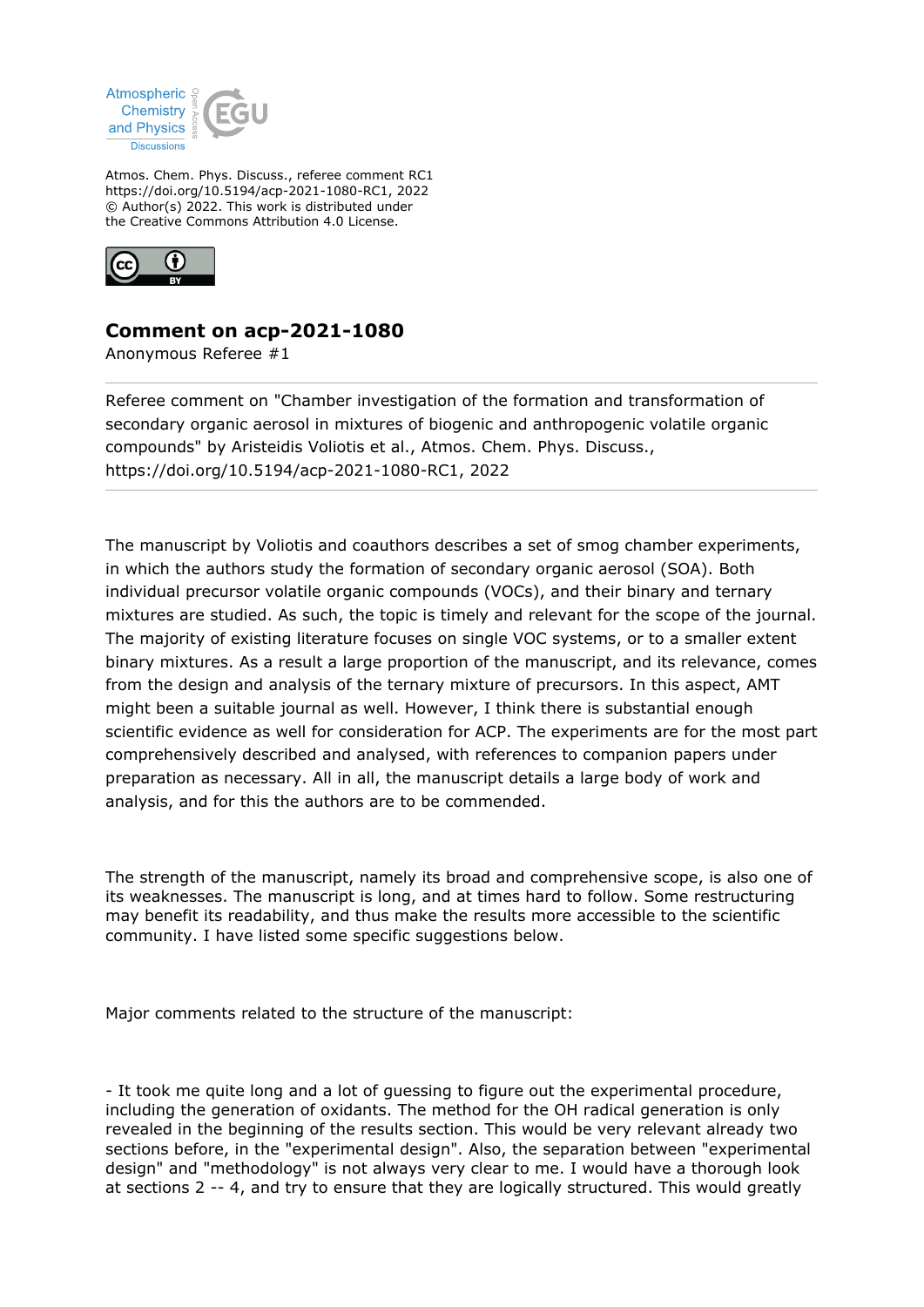help the reader in understanding what was actually done. For example, the seed generation if described in detail already in section 2.2, while the generation of oxidants, in my opinion much more important part, only comes way later in the results, as mentioned above.

- I have similar concerns with the results and discussion sections. Quite a few new results or analyses are introduced in the discussion, where no new results should be presented. As an example of this is the mention of the different time trends in lines 846-848. Although this was already seen in a figure in the results section, there was no real mention of it in the text, let alone of explaining it in terms of different isomers. Try to introduce all the results in the results section, and reserve the discussion section for the discussion of results already introduced before

- For a long time I thought that this is the first paper to be published on these experiments. Only towards the end of the results section was Voliotis et al., 2021a cited. It would be very important to make it clear already early on that something has already been published.

- Related to the previous point: currently the manuscript contains a lot of results. Quite a large fraction is also left out of this manuscript as their own papers, which is good. Would it be possible to omit some more of the results from this manuscript, and move them to the more specific papers? It could improve the readability of this manuscript. For example, the top three panels in Fig. 11 are essentially identical to the bottom panels in Fig. 1 of Voliotis et al., 2021a.

- Figure captions are often very brief and lack essential information. These should be fixed.

- Data availability: I would personally like to see a more open data policy, with the data readily available in some public repository. I understand that this may be a challenge, but if possible, it would be good to move towards more open data policies.

- In many parts of the manuscript, I feel like things are being said in a needlessly complicated and jargon-filled manner. This is not necessary to convince readers. On the contrary. You already have a fine set of experiments and analysis, now it would be good to help the readers get the most out of it by being extra clear.

Specific scientific comments:

- Have you quantified the first order wall loss rate of non-volatile vapours in the chamber?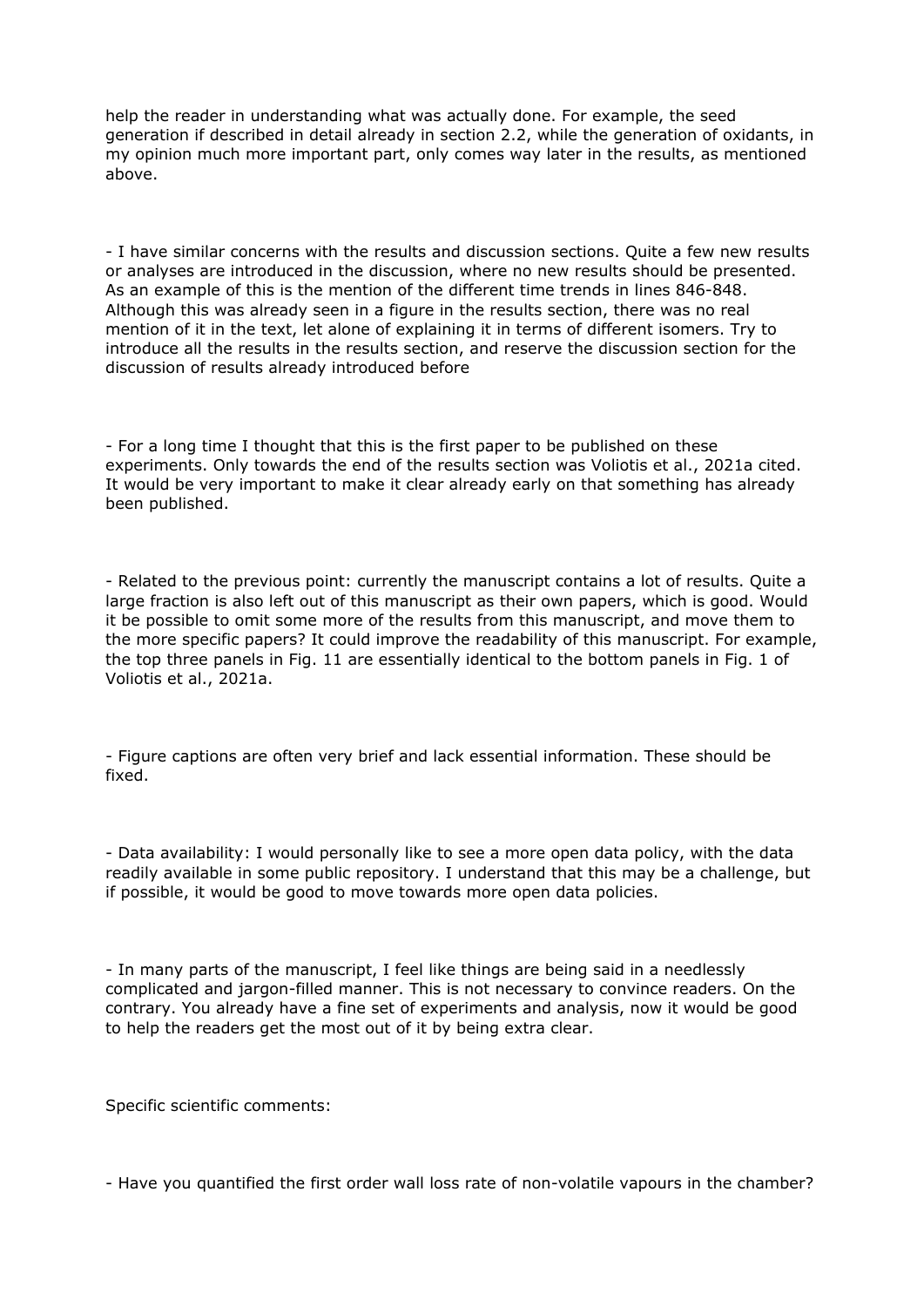It would be useful to compare that to the condensation sink caused by the particles in the chamber. I think the seed concentrations sound high enough to be the main sink, but it might be good to verify. The total aerosol loading varies a lot between the experiments, so the condensation sink also varies. This could mean that in the low SOA cases the walls are more important than in the high SOA cases. The same also applies to the partitioning behaviour: it would be good to comment on these.

- There is quite a bit of discussion on whether isoprene should be included in the predicted SOA yields. However, as far as I understand it, it makes no difference. Example: Let's say that a-pinene has a SOA mass yield of 0.1, and isoprene of 0. Then, if you oxidize 100 units of AP and 100 units of isoprene. The predicted yield for the whole mixture is  $(100*0.1 + 100*0)/200 = 0.05$ . Excluding isoprene it would just be 0.1. Predicted mass, in the first case, would be  $0.05*200 = 10$ , while in the second case (again excluding isoprene) it would be  $0.1*100 = 10$ . So the same result. Thus, it does not make a difference in the linear prediction whether you exclude or include a zero yield component. Or am I missing something here?

- For me, the most important figure is Fig. 5, where you compare the predicted and measured yields. However, this figure is relatively hard to read. It would be important to make it more legible. Also, in many occasions you compare the modelled yield to the measured one. For example, line 507: "predicted yield... is higher than that measured". I think the more logical comparison would be vice versa: "Measured yield is smaller than predicted". This would directly tell of any enhancement or suppression.

- The information in Fig. 5 and table 4 would be nice to have in some sort of easily digestible graphical form, where you would easily see if the measured yield is a) smaller than b) roughly the same as or c) greater than that predicted by individual yields.

- In many parts of the manuscript, the authors discuss rates of change in different contexts. In many, if not all, cases, I don't think the rates (=time derivatives) are themselves relevant. E.g. high SOA concentration is more important than high SOA formation rate. See my line by line comments for more details.

A list of individual comments related to the content

- Line 21: mention already in the abstract that this is a chamber study

- Line 21: iso-reactivity. I don't believe this is a standard concept, at least I was not familiar with it. Remove from abstract, or explain better, and definitely explain better in the main text. Especially if it is your own definition

- Line 22: "assumed dominant oxidant". For the most part, you calculated that it indeed is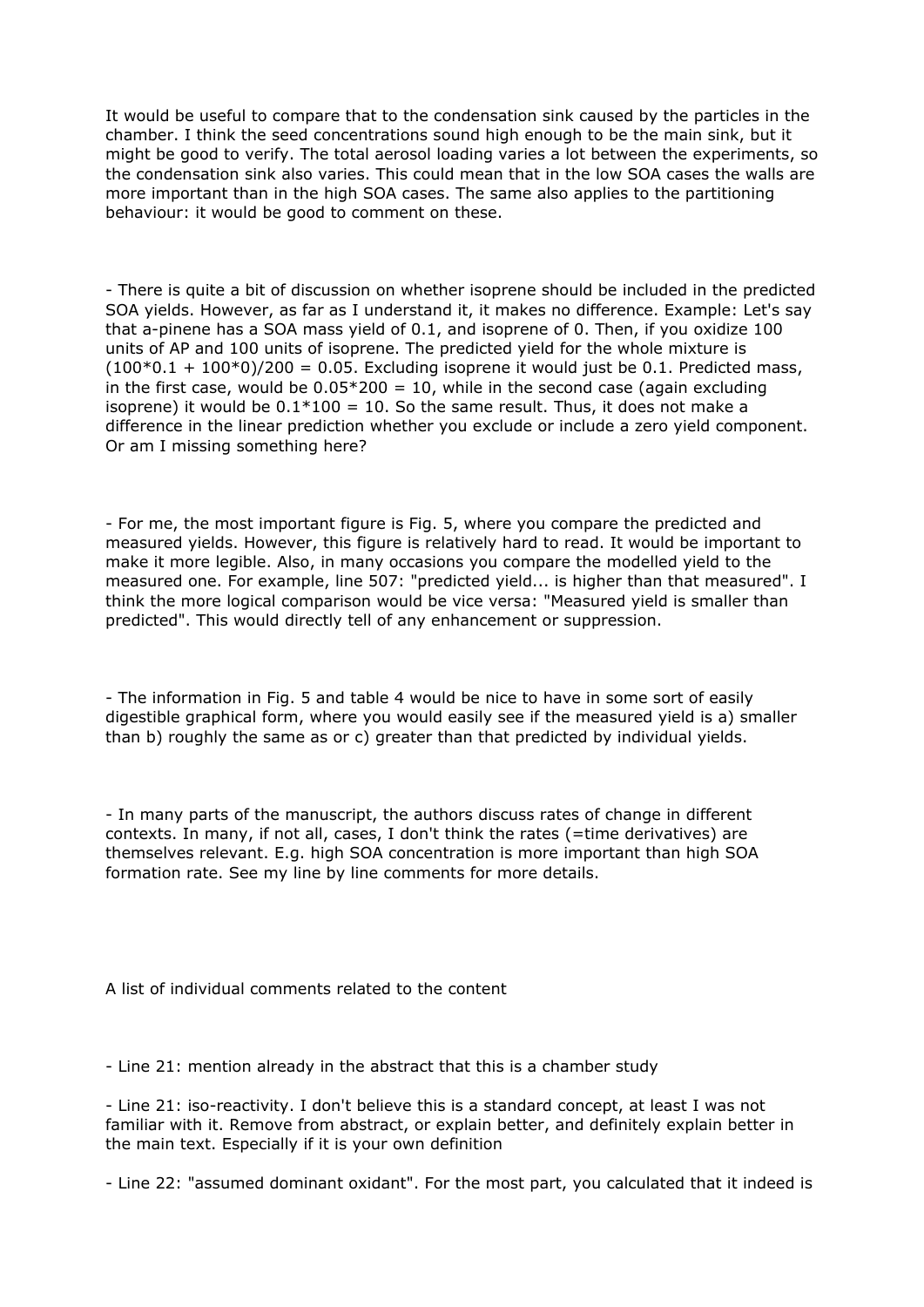the dominant oxidant (with the notable exception of a-pinene). "assumed" sounds too uncertain and vague.

- line 44-45: add a very brief description of what SOA is

- Lines 47-48 photochemistry dictates SOA fraction of PM: precursor emissions are very important in dictating this, and I wouldn't count them as photochemistry. Also dark chemistry plays a role. So I think "dictates" is too strongly said

- Lines 60-61: "SOA formation is considered less mechanistically": is this so? Please add reference

- Lines 76-77: add reference

- Line 79: "OH controlled by isoprene": Berndt et al also provide another (possibly more plausible) mechanism: would be good to mention it already here

- Line 79-81: I think Berndt et al have very similar conclusion, so would be good to cite them as well

- Line 85: both ethylene and isoprene
- Lines 97-98 Add reference
- Line 102: doesn't the Bianchi et al HOM definition only include autoxidation?
- Lines 154-156: Are you using these arguments or not?

- Line 168: "in particular": I don't think sesquiterpenes are an important enough example to count as "in particular". More like "as an example". Or then change to "some (poly)unsaturated compounds, such as sesquiterpenes" etc. Also, a reference would be good

- Line 171-172: you just said that reactivities vary, so similar concentrations are more of an exception than a rule, right?

- Line 174: "SOA particle formation potential": should you just refer to this as the mass yield? As it is mass yield you are talking about later

- Lines 179-180: "arbitrarily selected definition": you should at least give some small teaser as to what you mean, the reader can't be expected to be jumping back and forth all the time

- Line 197-198: "Nucleation and its attendant stochastic elements": feels like this is said in an unnecessarily complicated way. Do you mean that the system will be less sensitive to small changes in temperature, impurities etc.? I don't think there's anything inherently stochastic in nucleation itself

- Line 199: "earlier formation of SOA mass": I would rather say higher, as it enables larger fraction of condensible compounds to go to particles, as opposed to walls. Esp. in batch mode this also translated to higher overall mass

- Lines 204-205: it is well acknowledged that inorganic seed behaves differently from organic. I would actually stress this point even more, as the amount of SOA formed differs greatly between systems. So while in the a-pinene oxidation case, the particles are almost entirely organic, in some other experiments there may be only a thin coat. This may have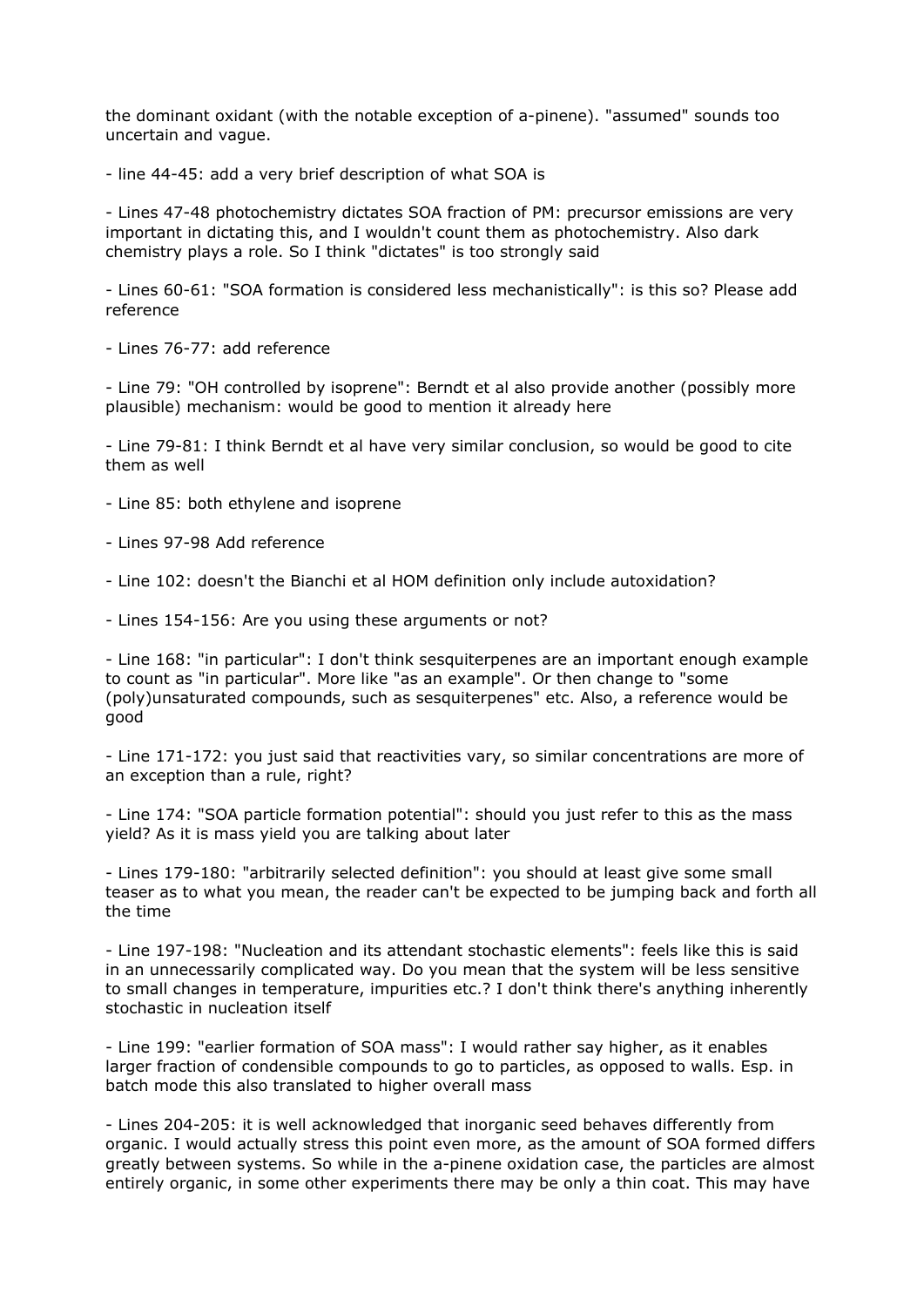implications to the partitioning of semivolatiles.

- Line 206-207: this implicit assumption may not hold, see previous comment

- Lines 204-207: again a very long sentence, better break in pieces.

- Lines 207-208: does this mean that the chamber is especially dirty with respect to NH3? Does this have any other implications

- Seed generation in general: are the seed particles dried or not? So are they effloresced or deliquesced?

- Line 209: supposedly also potential saturation at high signals? And what do you refer to with the "sampling requirements"?

- Lines 211-212: what is the relevance of mentioning single particle detection and ensemble measurement here? Both can have high or low detection limits (and also saturation at high signals)

- Line 220: the fact that the chamber is teflon should be mentioned already earlier

- Line 221: so are they a challenge or not? "modest challenge" sounds like yes, but "unnoticeable" sounds like no

- Line 223: "simulated solar spectrum" do you have a reference for this?

- Line 225: do you have a quantification of the vapour wall loss? Can you present a comparison to condensation sink? What is "sufficiently large"?

- Line 244: Is this the same for all compounds? o-cresol is (almost) always reported to the 100 ppb, while AP is reported to the ppb. Also, exactly same concentrations on successive experiments? Is it only one measurement of the VOC concentration? Or are these calculated concentrations? Something doesn't quite match here

- Lines 250-251: most of the work is on different single and binary systems, but here you only mention the single ternary system

- Line 256: what does isoreactivity mean? Is this a concept defined by you? If yes, you should make it very clear

- Line 257: so is this purely calculated ratio, not measured? But it is presented as a measurement result in table 1?

- Lines 260-261: values for which precursor? Also, give reference

- Line 266: what are the others? Again, help the reader a bit more. What about nitrate radical?

- Lines 267-268: again, I think it may be good to move the experimental section before this. Now I'm constantly getting these little nuggets suggesting how the experiment is conducted, and having to try to figure it out myself. How was OH produced?

- Line 272: OH from ozone photolysis? How exactly does the NO+HO2 flux relate to this? Isn't that a sink for HOx? A schematic figure, or at least a through explanation on this, would be good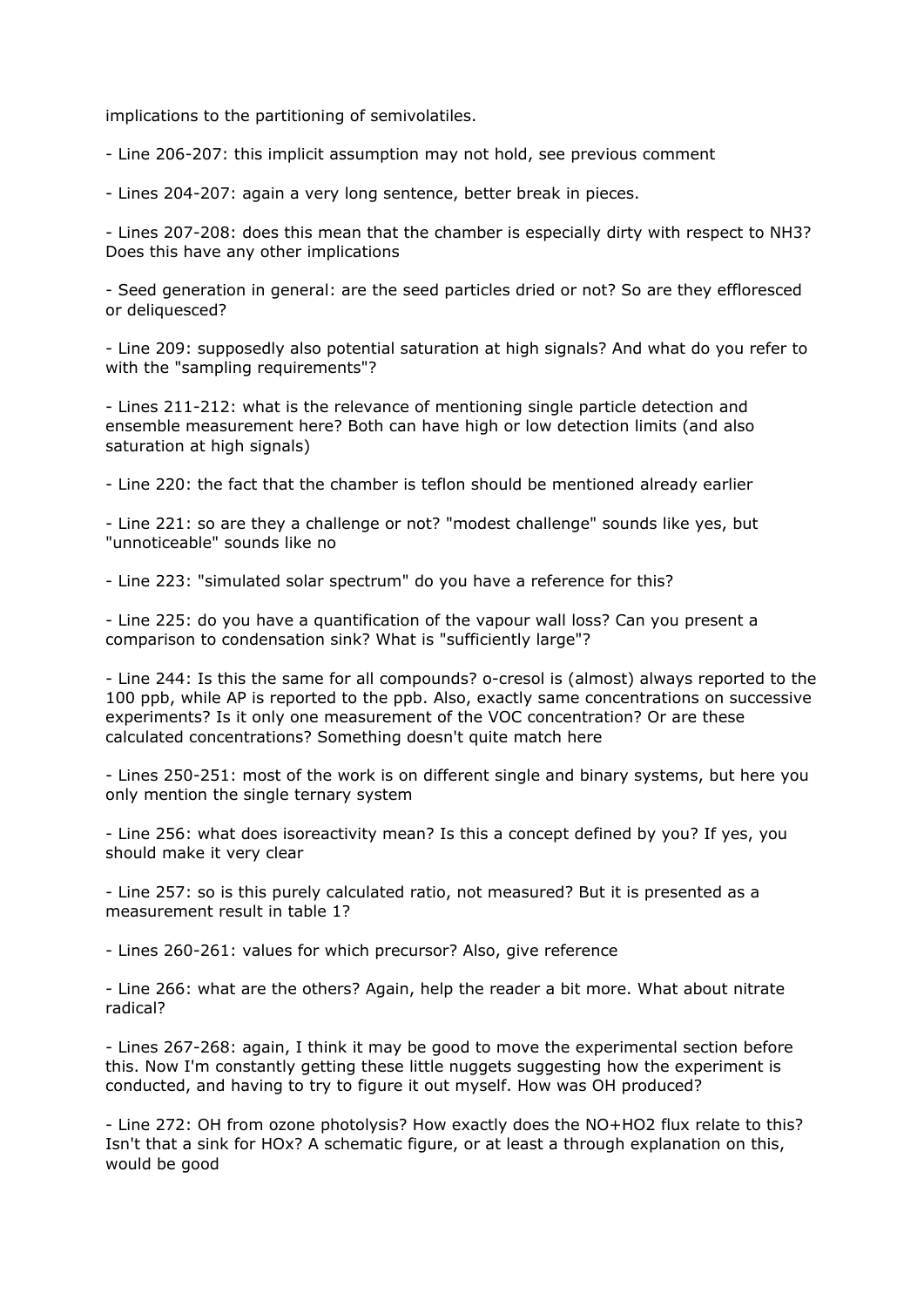- Line 275: "rate of oxidation will be slowed": Of course, if you reduce the precursor concentration. But did you try to quantify the oxidation rate?

- Line 276 How is the ambient OH reactivity relevant here? And its measurement methods?

- Line 278: did you measure this?

- Lines 279-280: why would it be desirable? For atmospheric relevance? Then explicitly mention this

- Lines 284-285: Give reference

- Lines 285-286: Good point, a common feature in chambers. Reference?

- Line 303: inlet to the chamber?

- Line 311: as gaseous contaminants, I would be more concerned of organics than NOx and O3

- Lines 321-322: particles are not size selected? Maybe mention this

- Line 357: actinometry and off-gassing experiments: please give more details

- Lines 362-364: this should be mentioned way before

- Lines 376-378: this should be mentioned in the caption as well

- Line 380/Fig 1.: Why does the NO not start at zero? Also, should not the initial NO and O3 slopes be the same? If something, I would imagine NO to be shorter lived, so its slope should be smaller than that of O3. Now only the d-panel looks like this, and even there the NO concentration starts at a high level.

- Fig 1.:In the a-pinene/isoprene case, why is the NO so low compared to either single case?

- Lines 407&413/Fig. 2: is standard deviation a relevant number for such a small number of experiments?

- Lines 416-417: add reference

- Line 420: in none of the experiments was all of the VOC consumed. Only in a-pinene experiments was there more than half consumed. This is very far from "not all VOC was consumed in all experiments"

- Line 421/Fig. 3: particle mass peaking in o-cresol experiments is hard to see in the plot. Maybe separate into subplots?

- Line 433. This paragraph discusses a figure in the supple. Could the whole paragraph be moved to the supple?

- Line 462: what are the data points? There are 27 (?) for o-cresol, even though there were only 4 experiments. So multiple data points per experiment? This should be pointed out

- Line 491: hypothetical particle mass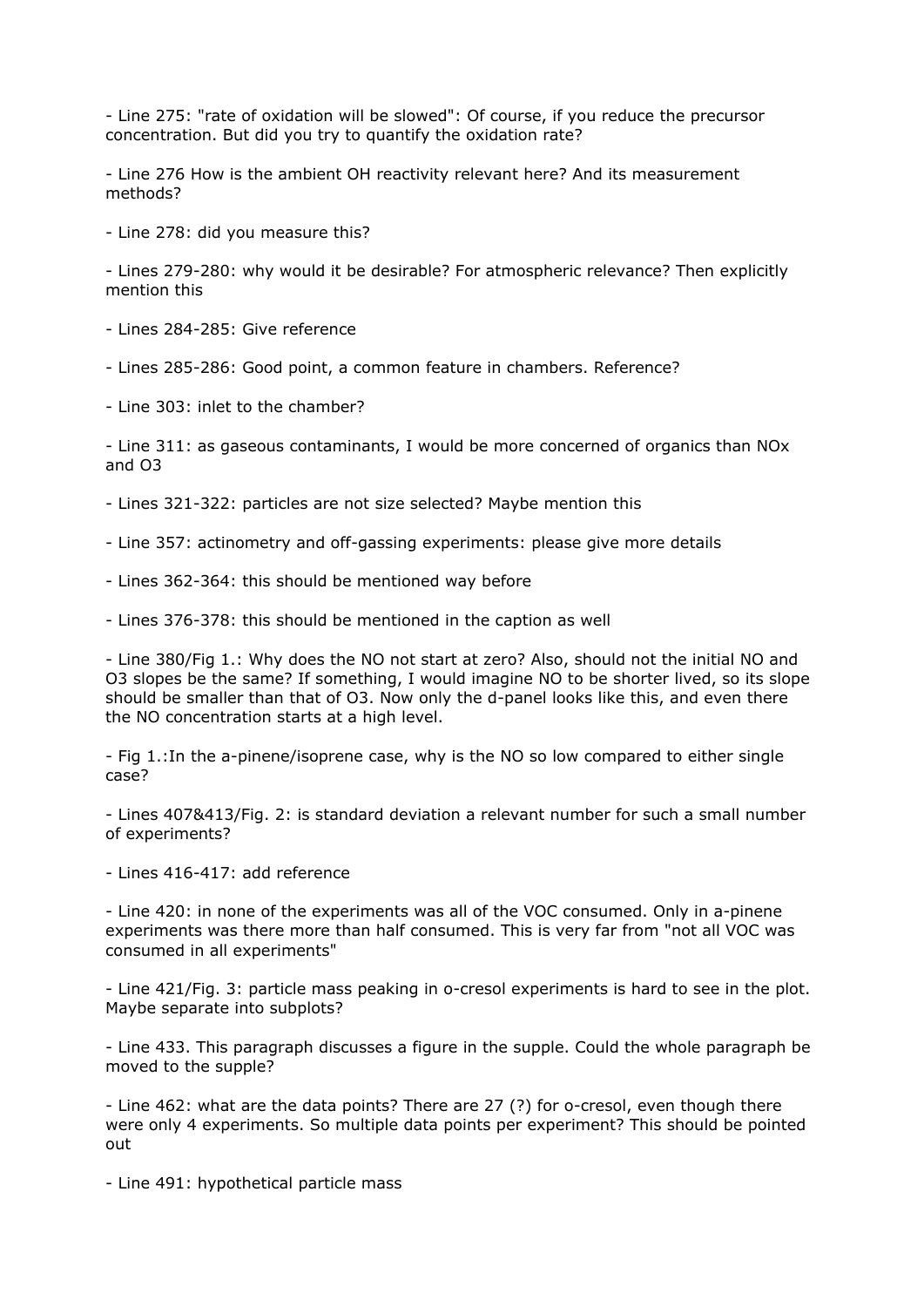- Line 496/Fig5: I think this is the most important figure of the paper, but it is pretty hard to read

- Line 504-505: How is this "indeed"?

- Lines 507-509: see my comments about including isoprene in the yield calculations above

- Lines 519-521/Table 4: I think this (or something similar) would be nice in a graphical form. As I understand it, we are interested to see if the measured yields are a) higher, b) same or c) lower than the prediction as a linear combination of yields from single precursor experiments. A plot where you can clearly see this would be very useful

- Lines 546-547: please compare both the same way, i.e. ozone compared to OH for both, or then vice versa

- Line 554/Fig. 7: Expand caption, now this tells very little. This is a common problem with other captions as well

- Line 567: "the reverse is true": what is the implication?

- Line 570-571: Makes sense. Though they are pretty different chemically also otherwise, not only in carbon number

- Line 587/Fig.8: Again, more info in caption. Like that this is particle phase

- Lines 594-595: Why does the negative mode show predominantly o-cresol derived products, but positive a-pinene derived?

- Line 595: was retention time used in the identification as well?

- Line 596/Fig 9: change the panel order to a-->b-->c-->d

- Line 599, also elsewhere: spell out -ve and +ve

- Line 605/Fig. 9: misleading labelling: a-pinene doesn't refer to a-pinene, but to compounds, which were detected in single a-pinene experiments. Or more precisely, that have a formula that was detected

- Lines 609-610: the sentence is hard to follow.

- Lines 612-613: Are there any real differences between experiments?

- Line 614: mention that this is particle phase

- Line 618/Fig. 10: what is the normalized peak are? Are we presented isomeric fractions, or fractions of the total signal? Is the normalization the same in LC-MS and FIGAERO? If yes, then why does FIGAERO vary much more? In the last figaero desorption, o-cresol system has at least 4 x higher signal compared to any other, while lc-ms is more or less the same for all systems. Can we get non-normalized data? Isn't the last FIGAERO desorption the most direct comparison to the LC-MS? Also, o-cresol FIGAERO time trace looks suspicious: why such a dramatic increase after three and a half hours?

- Line 625: change showing to implying etc.

- Line 636: Voliotis et al., 2021a had two methods for volatility calculation. Why was only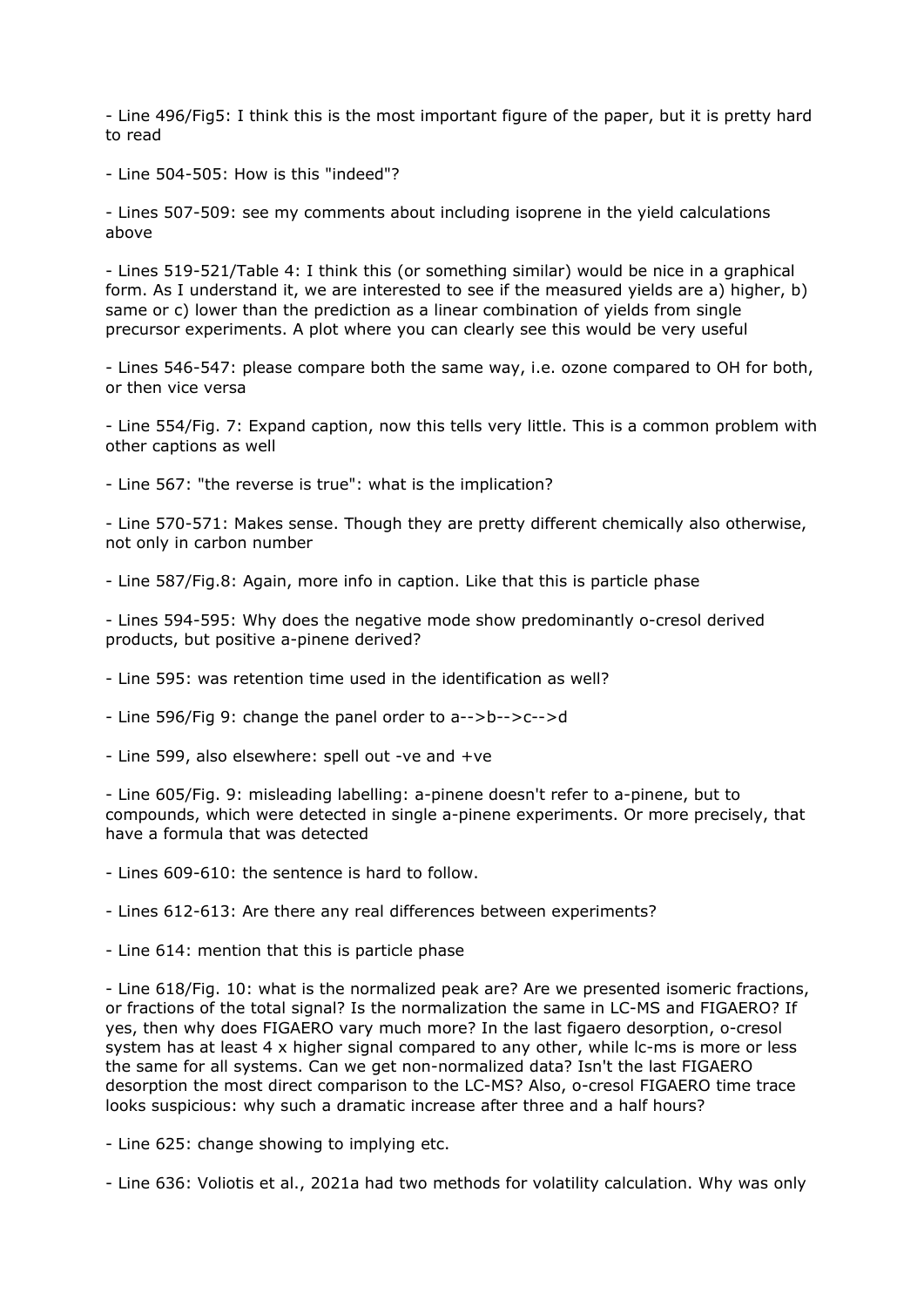one used here? Also, a, however brief, explanation of the calculation would be useful here as well

- Line 637: Would be very important to mention already before that something has already been published on these experiments (?). For example, Fig. 11 top panels are essentially identical to Voliotis et al., 2021a Fig. 1 bottom panels? Up to this point (more than half way), I thought that this was the first publication

- Line 641: these cannot be found, at least not yet

- Line 644/Fig 12.: these volatility distributions seem very narrow, with a very large fraction (around 80 %) in just a single bin. I feel that this is a common feature in FIGAERO measurements, but one that must be some kind of an artefact. A discussion on this would be very welcome. Now it just feels like the figure is giving me the finger

- Line 648: what does "differences in evolution of the SOA particle components" mean?

- Line 649: you talk about all systems, but only show three. Why?

- Line 651: rearrange these to match the figure. Also, what is presented is kappa, not hygroscopic growth factor?

- Line 651: "indicative of their phase state": give more details. Not evident for the general reader

- Line 654-655: "it is clear that the rate of change": not to me, I don't see anything dependent on the rate of change here. Would anything be different if the changes were to happen over 12 hours, instead of 6? Instead, it is the particle composition that is the driver

- Line 659/Fig. 13. The figure does not show any rates, but mass fractions. Similar confusion happens also in other points of the manuscript

- Line 661: "increasingly rapid transition" does this mean with respect to time in a single experiment, or going from left to right panel? Might be again useful to break the sentence into parts. Also, would it be possible to plot the middle row with time in the x-axis, as is done with the top and bottom rows?

- Line 662: More explanations on the kappa (and other stuff in the caption as well). To the general reader the legend (HTDMA with different size classes, CCN) may not mean anything. Also, I suppose that the particles didn't grow enough in the isoprene-o-cresolcase to have the HTDMA data at 200 nm, but this is something that should be explicitly mentioned.

- Line 671: not only "can lead", but "does lead"

- Line 678: more ozone production, or higher ozone concentration?

- Line 682: what is the meaning of the low phi values?

- Line 683: Throughout, the term turnover is used. Maybe use oxidation rate instead? I find turnover slightly confusing in this context

- Lines 688-689: If we trust the numbers, O3 in a-pinene system goes up to 40 ppb, but only up to 10 or 15 in the o-cresol-AP system. So definitely non-negligible difference, I think this merits a direct mention.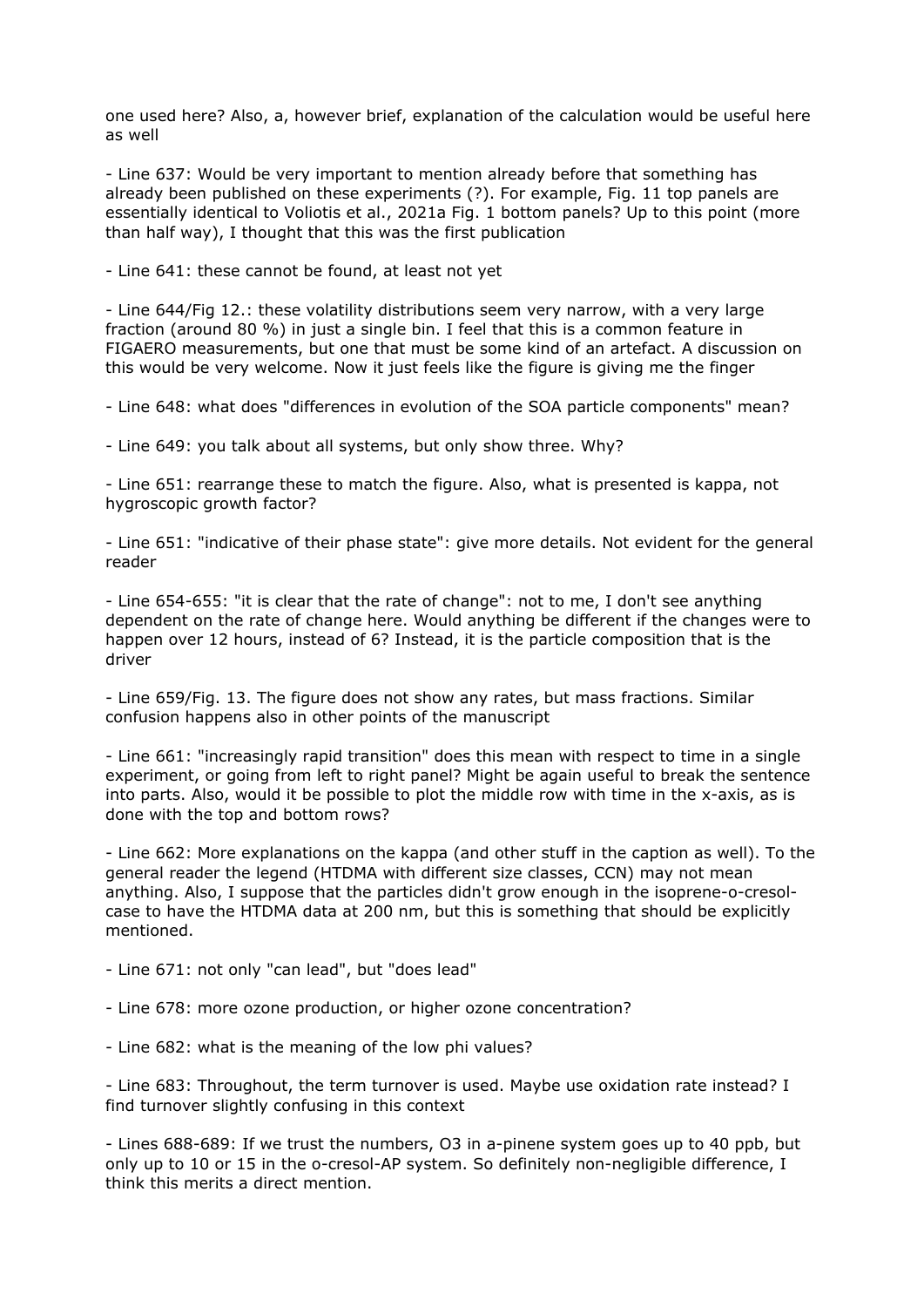- Line 691: very good point about the role of different oxidants. Therefore important to try to quantify the effects of each one

- Line 698: absolutely, OH yield can be very non-negligible. I believe it is close to one for a-pinene ozonolysis.

- Line 701: how do you continuously inject NO3? I don't think it's available in a bottle. So you would need to generate it from O3 and NO2. Of course, you can play with the ratios to minimize O3, but still

- Line 702: NO3 from NO2+O3: you get this in your system as well, right? Did you try to quantify it?

- Line 706: "as much complexity as can be envisaged": this is what you'te doing here

- Lines 711 - 712: True, but you might still get some mechanistic insight

- Line 722: use of a chemiluminescence O3 monitor would help. Not suggesting this to be done in this study, but for broader relevance

- Line 725: yes, OH measurement would be nice, but not trivial

- Lines 756-757: A comparison of first order wall loss and condensation sink should be included. The different SOA amount could also affect partitioning: in high SOA cases, even higher volatility vapours condense, and can exaggerate the SOA difference further

- Line 760: yes, vapour pressure differences between products. But will there be differences of vapour pressure dependencies? Also, again the CS and SOA amounts are very different, so this will cause differences

- Line 768: what are Odum curves?

- Line 786-787: Even methane can have a quantifiable SOA yield in a mixture. See this Bianchi et al. paper:

https://www.sciencedirect.com/science/article/abs/pii/S1352231016304691. As it deals with mixtures, it would probably be good to cite in any case

- Lines 788-792: see my comment about the yield calculation and exclusion of isoprene above

- Line 793: again, I think a more logical comparison would be "experimental higher than predicted"

- Line 800: this is a very good point. Small changes in e.g. the ratio of a-pinene OH/O3 oxidation can cause big changes in the yield. More quantification/discussion of the contributions of individual oxidants in different experiments could be useful.

- Line 810: "metastable aqueous electrolyte solution aerosol": what does this mean? Deliquesced? I feel this is being said in an unreasonably complicated way

- Line 811: "act as absorptive mass": what do you mean with this? At least in the apinene case, you would get organic mass even without seeds, so the seed doesn't need to be very good at promoting condensation.

- Line 812: From fig. 13, how can you deduce the particles are internally mixed?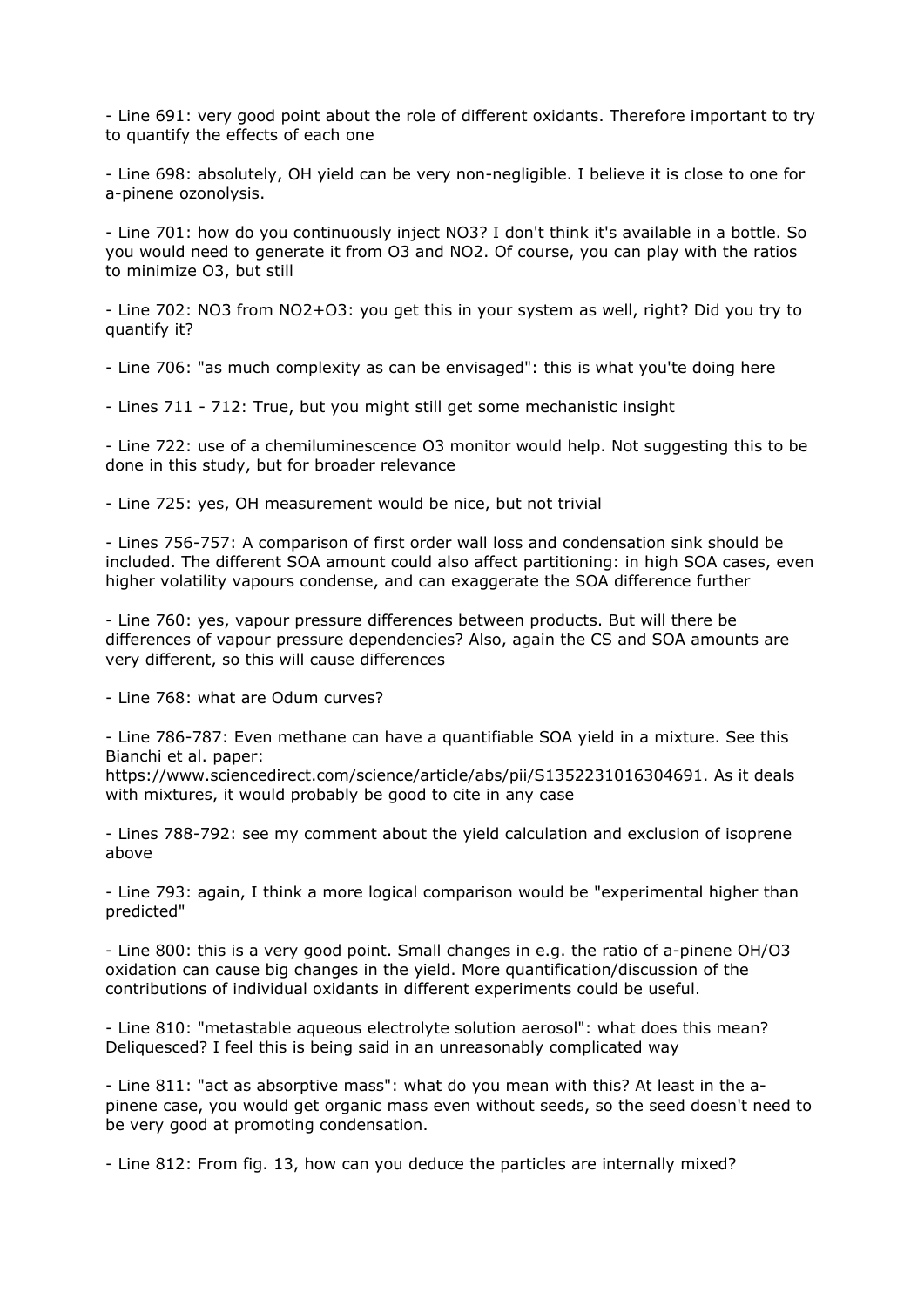- Lines 846-848: Something like this should be mentioned already in the results. Also, can it be used to interpret the differences in this case?

- Line 852: are there real differences in the isomeric contributions? To me these seemed like they could very well be the same. And again, this whole discussion should be in the results already

- Line 860: if these are already reported in detail elsewhere, are they needed in this manuscript?

- Lines 863-864: again new results in discussion. Please move this to results, and if you want to present it, add a bit more detail

- Lines 870-871: Similar yields, different volatility distributions. This isn't necessarily conflicting, if you detect, in absolute numbers, more of the stuff that has higher volatility. Also if you are blind to some low volatility components. But the point of additional investigation is good.

- Line 872: "three example systems, chosen for...": this should have been said already in the results

- Line 876: "change in rate of formation": I'm not sure if the rate plays any role, just the formation in general

- Line 902-903: are the filter results so essential as to dictate the concentration regime?

- Lines 930-931: I don't think this is the case

- Line 940: "will depend on the rates": I dont' think it's evident that it would be rate dependent

## A list of technical comments

- Lines 48-50: long and hard to follow sentence. Now it reads as "primary pollutants are easy to understand, but secondary pollutants make substantial contribution". Maybe break sentence in two?

- Line 51: isolated --> individual
- Lines 58-60: hard to follow sentence, break up. Also, add references
- Lines 106-107: Rephrase sentence, now meaning unclear

- Lines 108-110: Long sentence, hard to follow. Also, does this sentence refer to only mixtures? As already Ehn et al., 2014, have made some attempt at quantifying the HOM fraction of SOA

- Lines 144 146: long sentence, hard to follow
- 167-168: Example of a sentence that would probably be best broken in two
- Lines 172 173: "comparable rate of change of oxidation products into the mix": this is